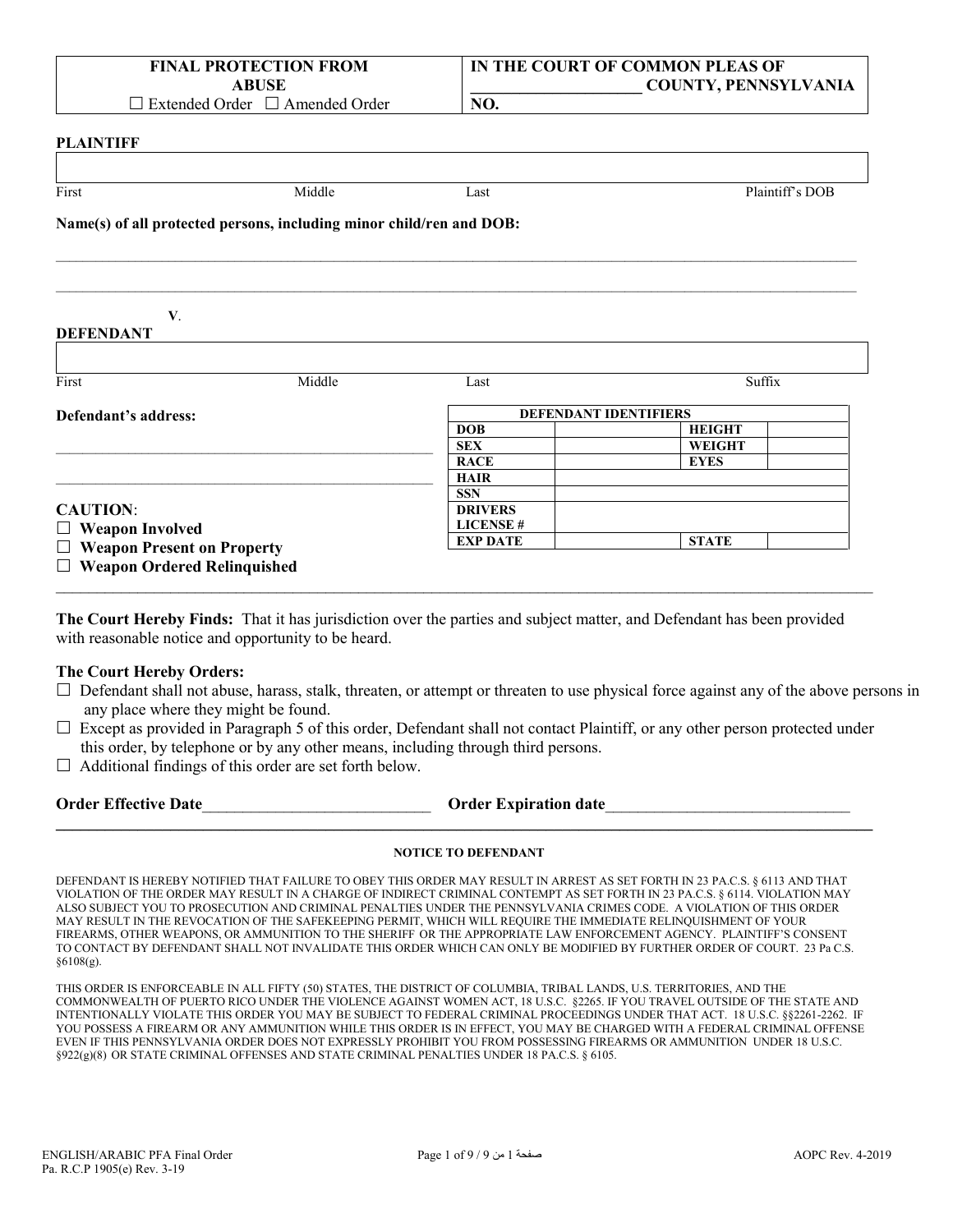| حماية من إساءة                                                                                                                                                     |              | في المحكمة الابتدائية العامة لمقاطعة     |                           | ، بنسلفانيا |
|--------------------------------------------------------------------------------------------------------------------------------------------------------------------|--------------|------------------------------------------|---------------------------|-------------|
| أمر مستمر └ أمر معدّل └ ا                                                                                                                                          |              | رقم                                      |                           |             |
| المدعي                                                                                                                                                             |              |                                          |                           |             |
|                                                                                                                                                                    |              |                                          |                           |             |
| لاسم الأول                                                                                                                                                         | الاسم الأوسط | اسم العائلة                              | تاريخ ميلاد المدعى        |             |
| اسم (أسماء) جميع الأشخاص المحميين، بمن فيهم الطفل (الأطفال) القاصر وتاريخ الميلاد:                                                                                 |              |                                          |                           |             |
| ضد                                                                                                                                                                 |              |                                          |                           |             |
| المدعى عليه                                                                                                                                                        |              |                                          |                           |             |
| الاسم الأوسط<br>الاسم الأول                                                                                                                                        |              | اسم العائلة                              | لاحقة حرفية (مثل، جونيور) |             |
| عنوان المدعى عليه:                                                                                                                                                 |              |                                          | أوصاف المدعى عليه         |             |
|                                                                                                                                                                    |              | تاريخ الميلاد                            | الطول                     |             |
|                                                                                                                                                                    |              | الجنس<br>العِرْق                         | الوزن<br>العينين          |             |
|                                                                                                                                                                    |              | الشعر                                    |                           |             |
|                                                                                                                                                                    |              | رقم الضمان الاجتماعي<br>رقم رخصة القيادة |                           |             |
| تنبيه:                                                                                                                                                             |              | تاريخ انتهاء الصلاحية                    | الولاية                   |             |
| □ هناك سلاح                                                                                                                                                        |              |                                          |                           |             |
| هناك سلاح موجود في العقار<br>$\Box$<br>صدر أمر بتسليم السلاح<br>$\Box$                                                                                             |              |                                          |                           |             |
|                                                                                                                                                                    |              |                                          |                           |             |
|                                                                                                                                                                    |              |                                          |                           |             |
|                                                                                                                                                                    |              |                                          |                           |             |
| <b>تقرر المحكمة بموجبه:</b> بأن لها الصلاحية القضائية على الأطراف والموضوع، وتم تزويد المدعى عليه بالإشعار والفرصة المعقولين للاستماع إليه <sub>.</sub>            |              |                                          |                           |             |
|                                                                                                                                                                    |              |                                          |                           |             |
| تأمر المحكمة بموجبه بالآتي:<br>□ بمنع المدعى عليه من إساءة أو مضايقة أو تعقُّب أو تهديد أو محاولة استخدام القوة الجسدية أي من الأشخاص أعلاه في أي مكان قد يتواجدون |              |                                          |                           |             |
| ما عدا ما هو مبين في الفقرة 5 من هذا الأمر ، يُمنع المدعى عليه من الاتصال بالمدعي، أو أي شخص آخر محمي بموجب هذا الأمر ، بواسطة                                     |              |                                          |                           |             |
| المهاتف أو أي وسائل اتصال أخرى، بما في ذلك أيّ طرف ثالث.                                                                                                           |              |                                          |                           |             |
| □   النتائج الإضـافيـة لـهذا الأمر  مبيّنة أدنـاه.                                                                                                                 |              |                                          |                           |             |

**تاریخ سریان مفعول الأمر\_\_\_\_\_\_\_\_\_\_\_\_\_\_\_\_\_\_\_\_\_\_\_\_\_\_\_\_\_\_\_\_ تاریخ انتھاء مفعول الأمر\_\_\_\_\_\_\_\_\_\_\_\_\_\_\_\_\_\_\_\_\_\_\_\_\_\_\_\_\_\_\_\_\_\_**

#### **إشعار إلى المدعى علیھ**

 $\_$  , and the state of the state of the state of the state of the state of the state of the state of the state of the state of the state of the state of the state of the state of the state of the state of the state of the

یتم بموجبھ إبلاغ المدعى علیھ بأن عدم الإمتثال لأمر المحكمة ھذا قد یؤدي إلى القبض علیھ على النحو المنصوص علیھ في 6113 § .S.C.Pa 23 حیث قد ینتج عن محالفة ھذا الأمر العصیان الجنائي غير المباشر على النحو المنصوص عليه في Pa.C.S. §6114 و 23 . مخالفة هذا الأمر قد تعرضك أيضاً إلى المقاضاة والغقوبات الجنائية وفقاً لقانون الجنايات لبنسلفانيا. كما قد تؤدي مخالفةً هذا الأمر إلى إلغاء رخصة الحفاظ الآمن التابعة لك، التي ستتطلب التسلوم الأسلحة الشالكة الأخرى أو الذخیرة الخاصة بك إلى الشریف أو الجهاز المناسب المعني بإنفاذ القانون. إن موافقة المدعي على الاتصال بواسطة المدعى علیه لا یلغي هذا الأمر، الذي لا یمكن تعدیله إلا بإیداع أوراق محكمة مناسبة لهذا الغرض وعبر أمر آخر من المحكمة. .Da C.S و Pa C.S .§6108

هذا الأمر نافذ المفعول في جميع الولايات الخمسين (50)، ومقاطعة كوليومبيا والأقاليم التابعة للولايات المتحدة وكومنولث بورتوريكو وفقأ لقانون مكافحة العنف ضد النساء، 2265§ .C.S.U .18 إذا سافرت إلى خارج الولایة وخالفت ھذا الأمر عن عمد فقد تتعرض إلى إجراءات جنائیة فدرالیة بمقتضى ذلك القانون. 2261-2262§§ .C.S.U .18 إذا كان بحوزتك سلاح ناري أو أية ذخيرة خلال سريان مفعول هذا الأمر، فقد تتهم بجرم فدرالي حتى وإن كان الأمر الصادر في بنسلفانيا لا يمنعك صراحة من حيازة أسلحة نارية أو ذخيرة. .C.S.C 18 U.S.C (8)(g(922 §أو الأفعال الإجرامیة والعقوبات الجنائیة الخاصة بالولایة بموجب 6105 § .S.C.PA .18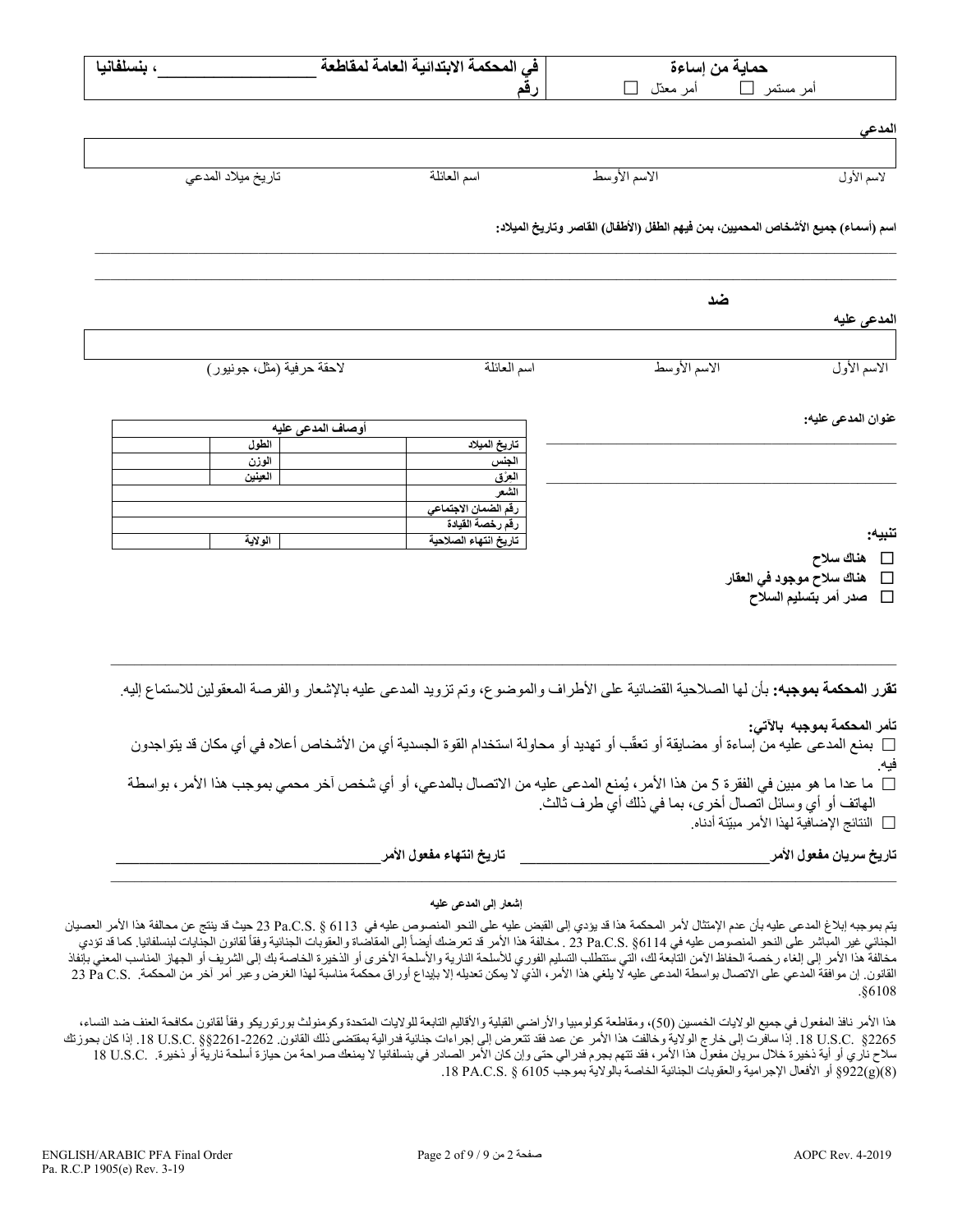## **FINAL PROTECTION FROM ABUSE ORDER**  الأمر النھائي للحمایة من إساءة

#### **CHECK ALL THAT APPLY:**

Plaintiff or Protected Person(s) is/are:

- $\square$  spouse or former spouse of Defendant
- $\square$  parent of a child with Defendant
- $\square$  current or former sexual or intimate partner with Defendant
- $\Box$  child of Plaintiff
- $\square$  child of Defendant
- $\Box$  family member related by blood (consanguinity) to Defendant
- $\Box$  family member related by marriage or affinity to Defendant
- $\square$  sibling (person who shares parenthood) of Defendant

Defendant was served, in accordance with Pa. R.C.P. No. 1930.4 and provided notice of the time, date, and location of the hearing scheduled in this matter.

AND NOW, this  $\_\_\_\_$  day of  $\_\_\_\_\_$ , 20 $\_\_\_\$ , the court having jurisdiction over the parties and the subject matter, it is ORDERED, ADJUDGED, AND DECREED as follows: This order is entered by (check one)

 $\Box$  By Agreement

- $\Box$  By Agreement without an admission
- $\Box$  After a hearing and decision by the court

 $\Box$  After Hearing at which defendant was not present, despite proper service being made

 $\Box$  By Default

Without regard as to how this order was entered, this is a final order of court subject to full enforcement pursuant to the Protection from Abuse Act.

Note: Space is provided to allow for 1) the court's general findings of abuse; 2) inclusion of the terms under which the order was entered (e.g., that the order was entered with the consent of the parties, or that Defendant, though properly served, failed to appear for the hearing, or the reasons why the plaintiff's request for a final PFA order was denied); or 3) information that may be helpful to law enforcement (e.g., whether a firearm or other weapon was involved in the incident of abuse or whether Defendant is believed to be armed and dangerous).

Plaintiff's request for a final protection order is denied.

OR

Plaintiff's request for a final protection order is granted.

**ضع علامة على المربع المناسب:** المدعي أو الشخص (الأشخاص) المحمي (المحمیین) ھو/(ھم): زوج (ـة) أو زوج (ـة) سابق (ـة) للمدعى علیھ أحد أبوي طفل مع المدعى علیھ شریك (ـة) جنسي او حمیم حالي (ـة) أو سابق (ـة) مع المدعى علیھ طفل المدعي طفل المدعى علیھ فرد عائلي قریب بالدم ( رابط الدم) للمدعى علیھ

فرد عائلي قریب بحكم الزواج أو المصاھرة للمدعى علیھ

شقیق (شخص یشارك الأبوة) للمدعى علیھ

تم إبلاغ المدعى عليه وفقاً للمادة رقم 1930.4 Pa. R.C.P.No وتم تزويده بإشعار بوقت وتاریخ وموقع جلسة الاستماع المجدولة بشأن ھذه الدعوى.

- والآن، وفي ھذا الیوم\_\_\_\_\_\_\_ من شھر\_\_\_\_\_\_\_\_، من عام\_\_،20 وبما أن المحكمة لھا اختصاص قضائي في ھذه الدعوى، فقد صدر أمر وحكم وقرار بما یلي: تم اصدار ھذا الطلب بواسطة (حدد أحد الخیارات)
	- بالاتفاق
	- بالاتفاق دون الاعتراف
	- بعد جلسة استماع وقرار المحكمة
- بعد جلسة استماع لم يحضر إليها المدعى عليه على الرغم من توفير الخدمة  $\Box$ المناسبة

ً غیابیاً  $\Box$ بغض النظر عن كیفیة إصدار ھذا الأمر، فإن ھذا أمر نھائي للمحكمة ویجب تطبيقه كاملاً بمقتضىي قانون الحماية من الإساءة.

ملاحظة: یتم توفیر حیز للسماح لـ 1) ما خلصت إلیھ المحكمة من الإساءة. 2) تضمین الشروط التي تم بموجبھا إصدار الأمر (على سبیل المثال ، أن الأمر قد تم إصداره بموافقة الأطراف ، أو أن المدعى علیھ ، على الرغم من تھیئة الظروف المناسبة لھ ، فشل في المثول أمام الجلسة ، أو أسباب رفض الطلب النھائي للمدعي بالحمایة من سوء المعاملة) ؛ أو 3) أي معلومات قد تكون مفیدة لتطبیق القانون (على سبیل المثال ، ما إذا كان سلاح ناري أو سلاح آخر متورط في حادثة سوء المعاملة أو ما إذا كان یعتقد أن المدعى علیھ مسلح وخطیر).

- تم رفض طلب المدعي باستصدار الأمر النھائي للحمایة.
	- أو

تمت الموافقة على طلب المدعي باستصدار الأمر النھائي للحمایة.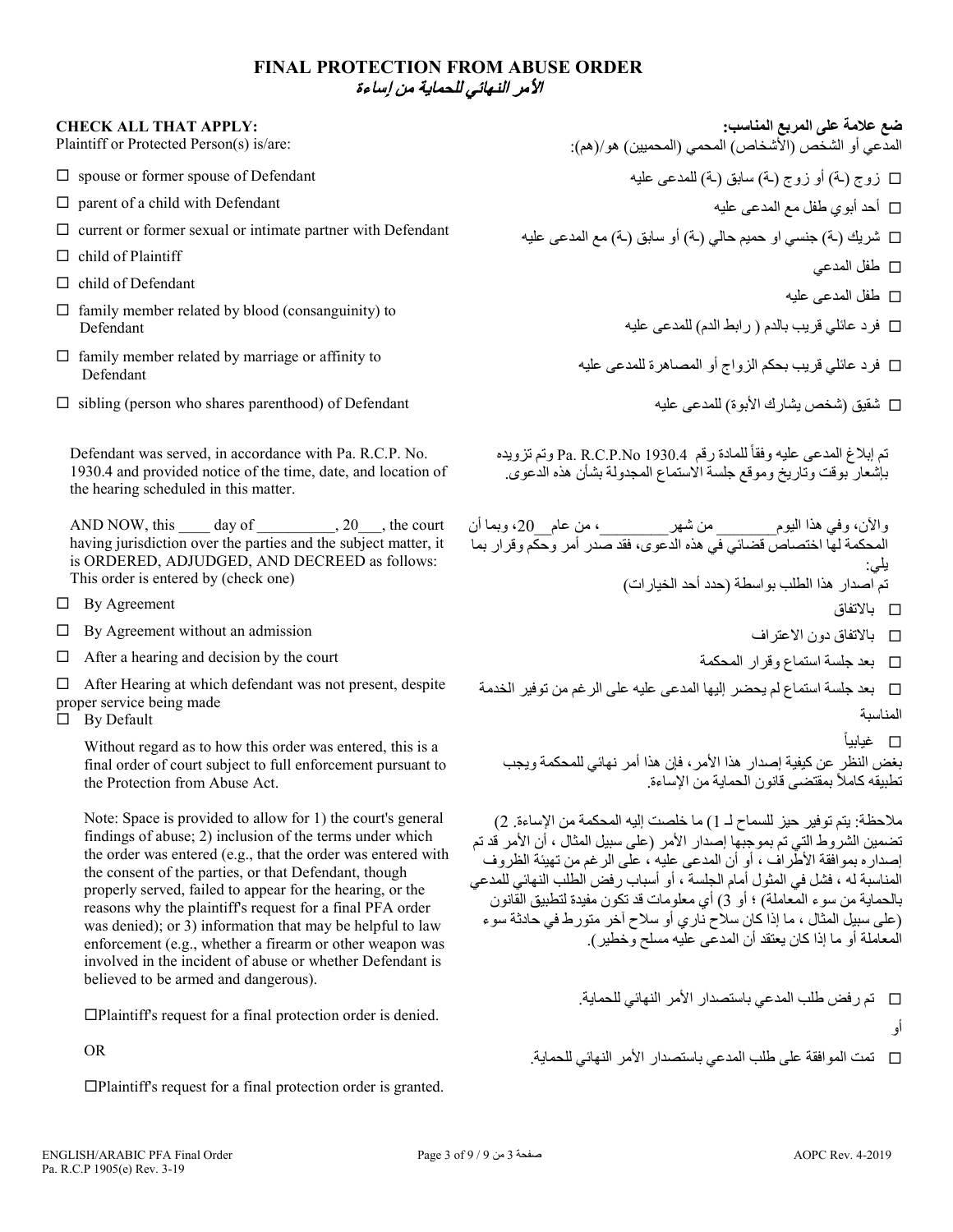- $\Box$  1. Defendant shall not abuse, stalk, harass, threaten, or attempt or threaten to use physical force against Plaintiff or any other protected person in any place where they might be found.
- $\square$  2. Defendant is completely evicted and excluded from the residence at

(Non-confidential address from which Defendant is excluded)

 $\mathcal{L}_\text{max}$  and  $\mathcal{L}_\text{max}$  and  $\mathcal{L}_\text{max}$  and  $\mathcal{L}_\text{max}$  and  $\mathcal{L}_\text{max}$ 

\_\_\_\_\_\_\_\_\_\_\_\_\_\_\_\_\_\_\_\_\_\_\_\_\_\_\_\_\_\_\_\_\_\_\_\_\_\_\_\_\_\_\_\_\_\_\_

or any other residence where Plaintiff or any other person protected under this order may live. Exclusive possession of the residence is granted to Plaintiff. Defendant shall have no right or privilege to enter or be present on the premises of Plaintiff or any other person protected under this order.

 $\Box$  On

\_\_\_\_\_\_\_\_\_\_\_\_\_\_\_\_\_\_\_\_\_\_\_\_\_\_\_\_\_\_\_\_\_\_\_\_\_\_\_\_\_\_\_\_\_\_\_ (Date and time)

Defendant may enter the residence to retrieve his/her clothing and other personal effects, provided that Defendant is in the company of a law enforcement officer or sheriff when such retrieval is made and (insert any other conditions):

 $\_$  . The contribution of the contribution of  $\mathcal{L}_\mathcal{A}$ 

 $\square$  3. Except as provided in Paragraph 5 of this order, Defendant is prohibited from having ANY CONTACT with Plaintiff, either directly or indirectly, or any other person protected under this order, at any location, including but not limited to any contact at Plaintiff's school, business, or place of employment. Defendant is specifically ordered to stay away from the following locations for the duration of this order.

 $\square$  4. Except as provided in Paragraph 5 of this order, Defendant shall not contact Plaintiff, either directly or indirectly, or any other person protected under this order, by telephone or by any other means, including through third persons.

 $\mathcal{L}_\mathcal{L}$  , and the set of the set of the set of the set of the set of the set of the set of the set of the set of the set of the set of the set of the set of the set of the set of the set of the set of the set of th  $\mathcal{L}_\mathcal{L}$  , and the set of the set of the set of the set of the set of the set of the set of the set of the set of the set of the set of the set of the set of the set of the set of the set of the set of the set of th  $\mathcal{L}_\mathcal{L}$  , and the set of the set of the set of the set of the set of the set of the set of the set of the set of the set of the set of the set of the set of the set of the set of the set of the set of the set of th

 $\square$  5. Temporary custody of the minor children, [NAMES] OF THE CHILDREN SUBJECT TO THE PROVISION OF THIS PARAGRAPH]

 $\mathcal{L}_\text{max}$  and  $\mathcal{L}_\text{max}$  and  $\mathcal{L}_\text{max}$  and  $\mathcal{L}_\text{max}$  and  $\mathcal{L}_\text{max}$  $\mathcal{L}_\text{max}$  and  $\mathcal{L}_\text{max}$  and  $\mathcal{L}_\text{max}$  and  $\mathcal{L}_\text{max}$  and  $\mathcal{L}_\text{max}$  $\mathcal{L}_\mathcal{L} = \{ \mathcal{L}_\mathcal{L} = \{ \mathcal{L}_\mathcal{L} = \{ \mathcal{L}_\mathcal{L} = \{ \mathcal{L}_\mathcal{L} = \{ \mathcal{L}_\mathcal{L} = \{ \mathcal{L}_\mathcal{L} = \{ \mathcal{L}_\mathcal{L} = \{ \mathcal{L}_\mathcal{L} = \{ \mathcal{L}_\mathcal{L} = \{ \mathcal{L}_\mathcal{L} = \{ \mathcal{L}_\mathcal{L} = \{ \mathcal{L}_\mathcal{L} = \{ \mathcal{L}_\mathcal{L} = \{ \mathcal{L}_\mathcal{$ 

shall be as follows:

□ 1. يُمنع المدعى عليه من الإساءة أو التعقّب أو المضايقة أو التهديد أو محاولة أو التھدید باستخدام القوة الجسدیة ضد المدعي أو أي شخص آخر محمي في أي مكان قد یتواجدون فیھ.

□ 2. يتم طرد المدعى عليه وإبعاده كلياً من المسكن الواقع في

(العنوان غیر السري المطرود منھ المدعى علیھ) \_\_\_\_\_\_\_\_\_\_\_\_\_\_\_\_\_\_\_\_\_\_\_\_\_\_\_\_\_\_\_\_\_\_\_\_\_\_\_\_\_\_\_\_\_\_\_  $\mathcal{L}_\text{max}$  , and the contract of the contract of the contract of the contract of the contract of the contract of the contract of the contract of the contract of the contract of the contract of the contract of the contr

أو أي مسكن آخر قد یعیش فیھ المدعي أو أي شخص آخر محمي بموجب ھذا الأمر . الحياز ة الحصر ية للمسكن ثُمنح للمدعي. ليس لدى المدعى عليه أي حق أو امتیاز لدخول أو أن یكون حاضرا أماكن إقامة المدعي أو أي ً في شخص آخر محمي بموجب ھذا الأمر.

بتاریخ

\_\_\_\_\_\_\_\_\_\_\_\_\_\_\_\_\_\_\_\_\_\_\_\_\_\_\_\_\_\_\_\_\_\_\_\_\_\_\_\_\_\_\_\_\_\_\_ (التاریخ والوقت)

یمكن للمدعى علیھ دخول المسكن لاستخراج ملابسھ وحاجاتھ الشخصیة الأخرى، شریطة أن یكون المدعى علیھ بصحبة شرطي أو الشریف عند القيام بذلك.

 $\mathcal{L}_\text{max}$  , and the contract of the contract of the contract of the contract of the contract of the contract of the contract of the contract of the contract of the contract of the contract of the contract of the contr

 .3 ما عدا ما ھو منصوص علیھ في فقرة رقم 5 من ھذا الأمر، فإن المدعى علیھ ممنوع من أي اتصال بالمدعي، بشكل مباشر أو غیر مباشر، أو بأي شخص آخر محمي بموجب ھذا الأمر في أي موقع، بما في ذلك على سبیل سمندس سے سے بتر سے اللہ عمل من اللہ على اللہ عملہ أو مكان وظیفته.<br>المثال ولیس الحصر أي اتصال بمدرسة المدعي أو عمله أو مكان وظیفته. يُؤمر المدعى عليه بشكل خاص أن يبقى بعيداً عن المواقع التالية طيلة سریان مفعول ھذا الأمر:

 $\mathcal{L}_\text{max}$  and  $\mathcal{L}_\text{max}$  and  $\mathcal{L}_\text{max}$  and  $\mathcal{L}_\text{max}$  and  $\mathcal{L}_\text{max}$ \_\_\_\_\_\_\_\_\_\_\_\_\_\_\_\_\_\_\_\_\_\_\_\_\_\_\_\_\_\_\_\_\_\_\_\_\_\_\_\_\_\_\_\_\_\_\_\_\_\_ \_\_\_\_\_\_\_\_\_\_\_\_\_\_\_\_\_\_\_\_\_\_\_\_\_\_\_\_\_\_\_\_\_\_\_\_\_\_\_\_\_\_\_\_\_\_\_\_\_\_\_\_

\_\_\_\_\_\_\_\_\_\_\_\_\_\_\_\_\_\_\_\_\_\_\_\_\_\_\_\_\_\_\_\_\_\_\_\_\_\_\_\_\_\_\_

 .4 ما عدا ما ھو منصوص علیھ في فقرة رقم 5 من ھذا الأمر، فإن المدعى علیھ ممنوع من الاتصال بالمدعي، سواء بشكل مباشر أو غیر مباشر، أو بأي شخص آخر محمي بموجب ھذا الأمر بواسطة الھاتف أو أي وسیلة اتصال أخرى بما في ذلك عبر أطراف ثالثة.

 .5 الحضانة المؤقتة للأطفال القاصرین، (أسماء الأطفال الخاضعین لأحكام ھذه الفقرة)

 $\mathcal{L}_\mathcal{L} = \{ \mathcal{L}_\mathcal{L} = \{ \mathcal{L}_\mathcal{L} = \{ \mathcal{L}_\mathcal{L} = \{ \mathcal{L}_\mathcal{L} = \{ \mathcal{L}_\mathcal{L} = \{ \mathcal{L}_\mathcal{L} = \{ \mathcal{L}_\mathcal{L} = \{ \mathcal{L}_\mathcal{L} = \{ \mathcal{L}_\mathcal{L} = \{ \mathcal{L}_\mathcal{L} = \{ \mathcal{L}_\mathcal{L} = \{ \mathcal{L}_\mathcal{L} = \{ \mathcal{L}_\mathcal{L} = \{ \mathcal{L}_\mathcal{$  $\mathcal{L}_\mathcal{L} = \{ \mathcal{L}_\mathcal{L} = \{ \mathcal{L}_\mathcal{L} = \{ \mathcal{L}_\mathcal{L} = \{ \mathcal{L}_\mathcal{L} = \{ \mathcal{L}_\mathcal{L} = \{ \mathcal{L}_\mathcal{L} = \{ \mathcal{L}_\mathcal{L} = \{ \mathcal{L}_\mathcal{L} = \{ \mathcal{L}_\mathcal{L} = \{ \mathcal{L}_\mathcal{L} = \{ \mathcal{L}_\mathcal{L} = \{ \mathcal{L}_\mathcal{L} = \{ \mathcal{L}_\mathcal{L} = \{ \mathcal{L}_\mathcal{$  $\mathcal{L}_\text{max}$  and  $\mathcal{L}_\text{max}$  and  $\mathcal{L}_\text{max}$  and  $\mathcal{L}_\text{max}$  and  $\mathcal{L}_\text{max}$ 

ستكون كما یلي: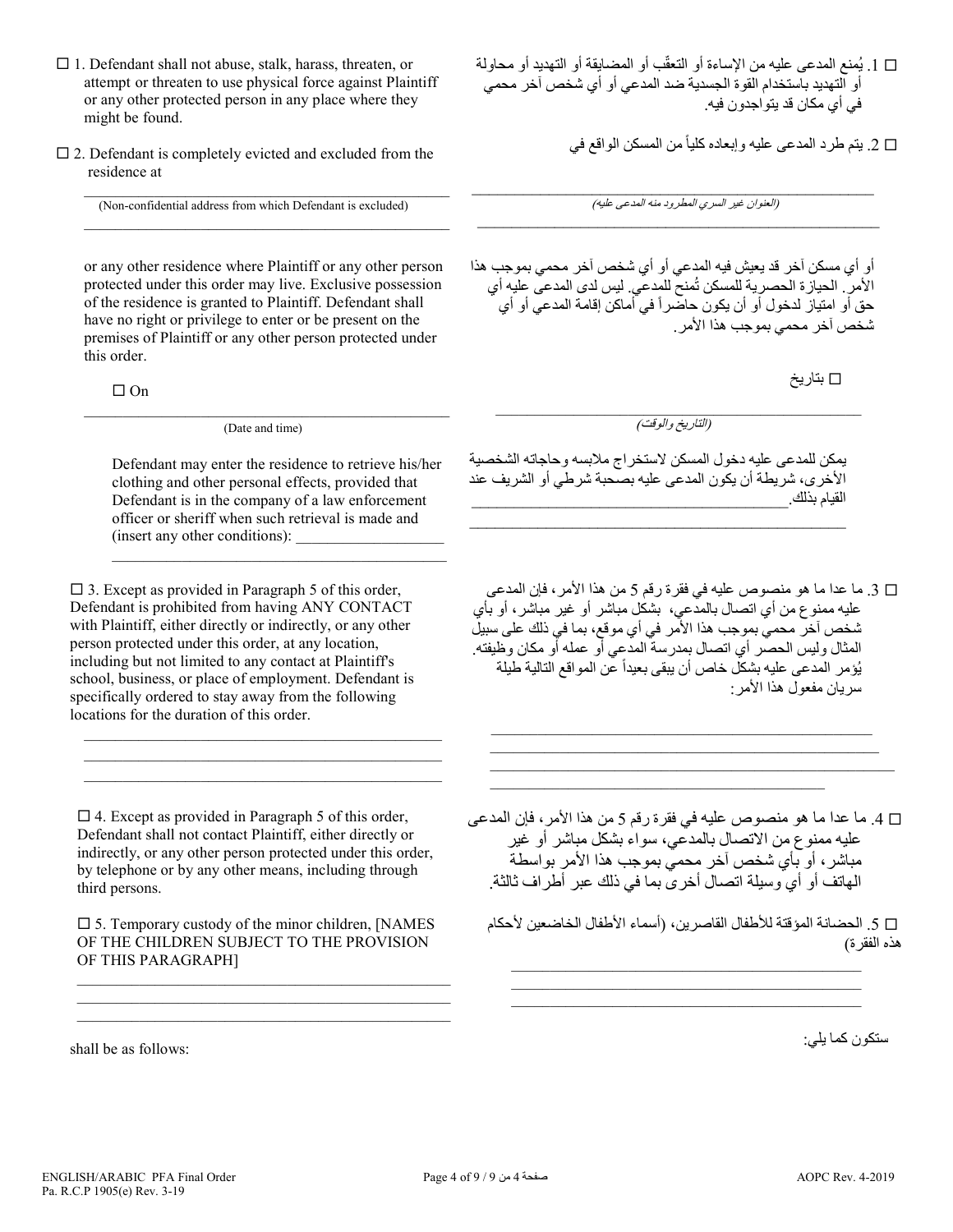\_\_\_\_\_\_\_\_\_\_\_\_\_\_\_\_\_\_\_\_\_\_\_\_\_\_\_\_\_\_\_\_\_\_\_\_\_\_\_\_\_\_\_\_\_ (State to whom primary physical custody is awarded; state terms of partial custody or visitation, if any) \_\_\_\_\_\_\_\_\_\_\_\_\_\_\_\_\_\_\_\_\_\_\_\_\_\_\_\_\_\_\_\_\_\_\_\_\_\_\_\_\_\_\_\_\_

 $\mathcal{L}_\text{max}$  and  $\mathcal{L}_\text{max}$  and  $\mathcal{L}_\text{max}$  and  $\mathcal{L}_\text{max}$  and  $\mathcal{L}_\text{max}$  $\mathcal{L}_\text{max}$  and  $\mathcal{L}_\text{max}$  and  $\mathcal{L}_\text{max}$  and  $\mathcal{L}_\text{max}$  and  $\mathcal{L}_\text{max}$ 

 $\Box$  There is a current custody order as to the children of the parties:

(County Court and docket number)

\_\_\_\_\_\_\_\_\_\_\_\_\_\_\_\_\_\_\_\_\_\_\_\_\_\_\_\_\_\_\_\_\_\_\_\_\_\_\_\_\_\_\_\_\_\_\_\_\_\_

 $\Box$  A custody petition is pending.  $\Box$  A hearing is scheduled for

\_\_\_\_\_\_\_\_\_\_\_\_\_\_\_\_\_\_\_\_\_\_\_\_\_\_\_\_\_\_\_\_\_\_\_\_\_\_\_\_\_\_\_ (Date, time and location)

## $\Box$  THIS ORDER SHALL NOT SUPERSEDE THE CURRENT CUSTODY ORDER

### $\Box$  THIS ORDER SUPERSEDES ANY PRIOR ORDER RELATING TO CHILD CUSTODY

The custody provisions of Paragraph 5 of this order are temporary. Either party may initiate custody proceedings pursuant to the custody statute at 23 Pa.C.S. §§ 5321— 5340. Any valid custody order entered after the final Protection From Abuse order supersedes the custody provisions of this order.

### 6. FIREARMS, OTHER WEAPONS, OR AMMUNITION RESTRICTIONS

# **Check all that apply:**

 $\square$  Defendant is prohibited from possessing or acquiring any firearms for the duration of this order.

 $\square$  Defendant shall relinquish to the sheriff or the appropriate law enforcement agency the following firearm licenses owned or possessed by Defendant:

 $\mathcal{L}_\mathcal{L} = \{ \mathcal{L}_\mathcal{L} = \{ \mathcal{L}_\mathcal{L} = \{ \mathcal{L}_\mathcal{L} = \{ \mathcal{L}_\mathcal{L} = \{ \mathcal{L}_\mathcal{L} = \{ \mathcal{L}_\mathcal{L} = \{ \mathcal{L}_\mathcal{L} = \{ \mathcal{L}_\mathcal{L} = \{ \mathcal{L}_\mathcal{L} = \{ \mathcal{L}_\mathcal{L} = \{ \mathcal{L}_\mathcal{L} = \{ \mathcal{L}_\mathcal{L} = \{ \mathcal{L}_\mathcal{L} = \{ \mathcal{L}_\mathcal{$  $\mathcal{L}_\text{max}$  and  $\mathcal{L}_\text{max}$  and  $\mathcal{L}_\text{max}$  and  $\mathcal{L}_\text{max}$  $\mathcal{L}_\text{max}$  and  $\mathcal{L}_\text{max}$  and  $\mathcal{L}_\text{max}$  and  $\mathcal{L}_\text{max}$ 

 $\square$  Defendant is directed to relinquish to the sheriff or the appropriate law enforcement agency any firearm, other weapon, or ammunition listed in Attachment A to the Final Order, which is incorporated herein by reference.

Defendant may relinquish any firearms, other weapons, or ammunition to the sheriff or the appropriate law enforcement agency. As an alternative, Defendant may either relinquish firearms, other weapons, or ammunition to a third party provided Defendant and the third party first comply with all the requirements to obtain a safekeeping permit, or relinquish firearms, other weapons, or ammunition to a

(اذكر لَمَن منحت الحضانة الرئيسية؛ أدرج بنود الحضانة الجزئية أو حق الزيارة ، إذا ُوجدت)

 $\mathcal{L}=\frac{1}{2} \sum_{i=1}^{n} \frac{1}{2} \sum_{i=1}^{n} \frac{1}{2} \sum_{i=1}^{n} \frac{1}{2} \sum_{i=1}^{n} \frac{1}{2} \sum_{i=1}^{n} \frac{1}{2} \sum_{i=1}^{n} \frac{1}{2} \sum_{i=1}^{n} \frac{1}{2} \sum_{i=1}^{n} \frac{1}{2} \sum_{i=1}^{n} \frac{1}{2} \sum_{i=1}^{n} \frac{1}{2} \sum_{i=1}^{n} \frac{1}{2} \sum_{i=1}^{n} \frac{1}{2} \sum_{$ 

 $\mathcal{L}_\text{max}$  and  $\mathcal{L}_\text{max}$  and  $\mathcal{L}_\text{max}$  and  $\mathcal{L}_\text{max}$  and  $\mathcal{L}_\text{max}$  $\mathcal{L}_\mathcal{L} = \{ \mathcal{L}_\mathcal{L} = \{ \mathcal{L}_\mathcal{L} = \{ \mathcal{L}_\mathcal{L} = \{ \mathcal{L}_\mathcal{L} = \{ \mathcal{L}_\mathcal{L} = \{ \mathcal{L}_\mathcal{L} = \{ \mathcal{L}_\mathcal{L} = \{ \mathcal{L}_\mathcal{L} = \{ \mathcal{L}_\mathcal{L} = \{ \mathcal{L}_\mathcal{L} = \{ \mathcal{L}_\mathcal{L} = \{ \mathcal{L}_\mathcal{L} = \{ \mathcal{L}_\mathcal{L} = \{ \mathcal{L}_\mathcal{$  $\mathcal{L}_\mathcal{L} = \{ \mathcal{L}_\mathcal{L} = \{ \mathcal{L}_\mathcal{L} = \{ \mathcal{L}_\mathcal{L} = \{ \mathcal{L}_\mathcal{L} = \{ \mathcal{L}_\mathcal{L} = \{ \mathcal{L}_\mathcal{L} = \{ \mathcal{L}_\mathcal{L} = \{ \mathcal{L}_\mathcal{L} = \{ \mathcal{L}_\mathcal{L} = \{ \mathcal{L}_\mathcal{L} = \{ \mathcal{L}_\mathcal{L} = \{ \mathcal{L}_\mathcal{L} = \{ \mathcal{L}_\mathcal{L} = \{ \mathcal{L}_\mathcal{$ 

ھناك أمر حضانة حالي بالنسبة لأطفال الطرفین المتنازعین.

\_\_\_\_\_\_\_\_\_\_\_\_\_\_\_\_\_\_\_\_\_\_\_\_\_\_\_\_\_\_\_\_\_\_\_\_\_\_\_\_\_\_\_\_\_\_\_\_\_\_

\_\_\_\_\_\_\_\_\_\_\_\_\_\_\_\_\_\_\_\_\_\_\_\_\_\_\_\_\_\_\_\_\_\_\_\_\_\_\_\_\_\_\_\_\_\_\_\_\_\_ (محكمة المقاطعة ورقم القضیة)

> التماس الحضانة عالق جلسة الاستماع مجدولة في:

 $\mathcal{L}_\mathcal{L}$  , and the set of the set of the set of the set of the set of the set of the set of the set of the set of the set of the set of the set of the set of the set of the set of the set of the set of the set of th (التاریخ والوقت والمكان)

ھذا الأمر لا یبطل أمر الحضانة الحالي

ھذا الأمر یبطل أي أمر سابق بالنسبة لحضانة أطفال

إن أحكام الوصایة الواردة في الفقرة 5 من ھذا الأمر مؤقتة حيث يجوز لأي من الطرفين بدء إجراءات الحضانة وفقًا ً مساء (5340 —5321 §§ .S.C.Pa (لقانون الحضانة في الساعة 11 یحل أي أمر صالح للحضانة یتم إدخالھ بعد أمر الحمایة النھائي من الإساءة محل أحكام الحضانة الواردة في ھذا الأمر.

.6 قیود الأسلحة الناریة والأسلحة أخرى أو الذخیرة

# **ضع علامة على المربع المناسب:**

- المدعى علیھ ممنوع من امتلاك أو نقل أو حیازة أي أسلحة ناریة طوال سریان مفعول ھذا الأمر**.**
	- على المدعى علیھ تسلیم الشریف ُرخَص الأسلحة الناریة التالیة التي یملكھا المدعى علیھ أوالموجودة بحوزتھ.

\_\_\_\_\_\_\_\_\_\_\_\_\_\_\_\_\_\_\_\_\_\_\_\_\_\_\_\_\_\_\_\_\_\_\_\_\_\_\_\_\_\_\_\_\_ \_\_\_\_\_\_\_\_\_\_\_\_\_\_\_\_\_\_\_\_\_\_\_\_\_\_\_\_\_\_\_\_\_\_\_\_\_\_\_\_\_\_\_\_\_ \_\_\_\_\_\_\_\_\_\_\_\_\_\_\_\_\_\_\_\_\_\_\_\_\_\_\_\_\_\_\_\_\_\_\_\_\_\_\_\_\_\_\_\_\_

 یصدر أمر للمدعى علیھ بأن یقوم بتسلیم الشریف أو الجھاز المناسب المعني بإنفاذ القانون أي أسلحة ناریة أو أسلحة أخرى أو ذخیرة مذكورة في ملحق الأمر المؤقت أ، المدرج ھنا بالإشارة.

یمكن للمدعى علیھ تسلیم أي أسلحة ناریة أو أسلحة أخرى أو ذخیرة إلى الشریف أو الجھاز المناسب المعني بإنفاذ القانون. وكبدیل لذلك، یمكن للمدعى علیھ إما تسلیم الأسلحة الناریة أو أي أسلحة أخرى أو ذخیرة إلى طرف ثالث شریطة أن يتقيد المدعي عليه والطرف الثالث أولاً بكافة المنطلبات للحصول على رخصة الحفاظ الآمن في ھذا الصدد أو تسلیم الأسلحة الناریة والأسلحة الأخرى أو الذخیرة إلى تاجر أسلحة ناریة مرخص لبیعھا بعمولة أو نقل ملكیتھا بشكل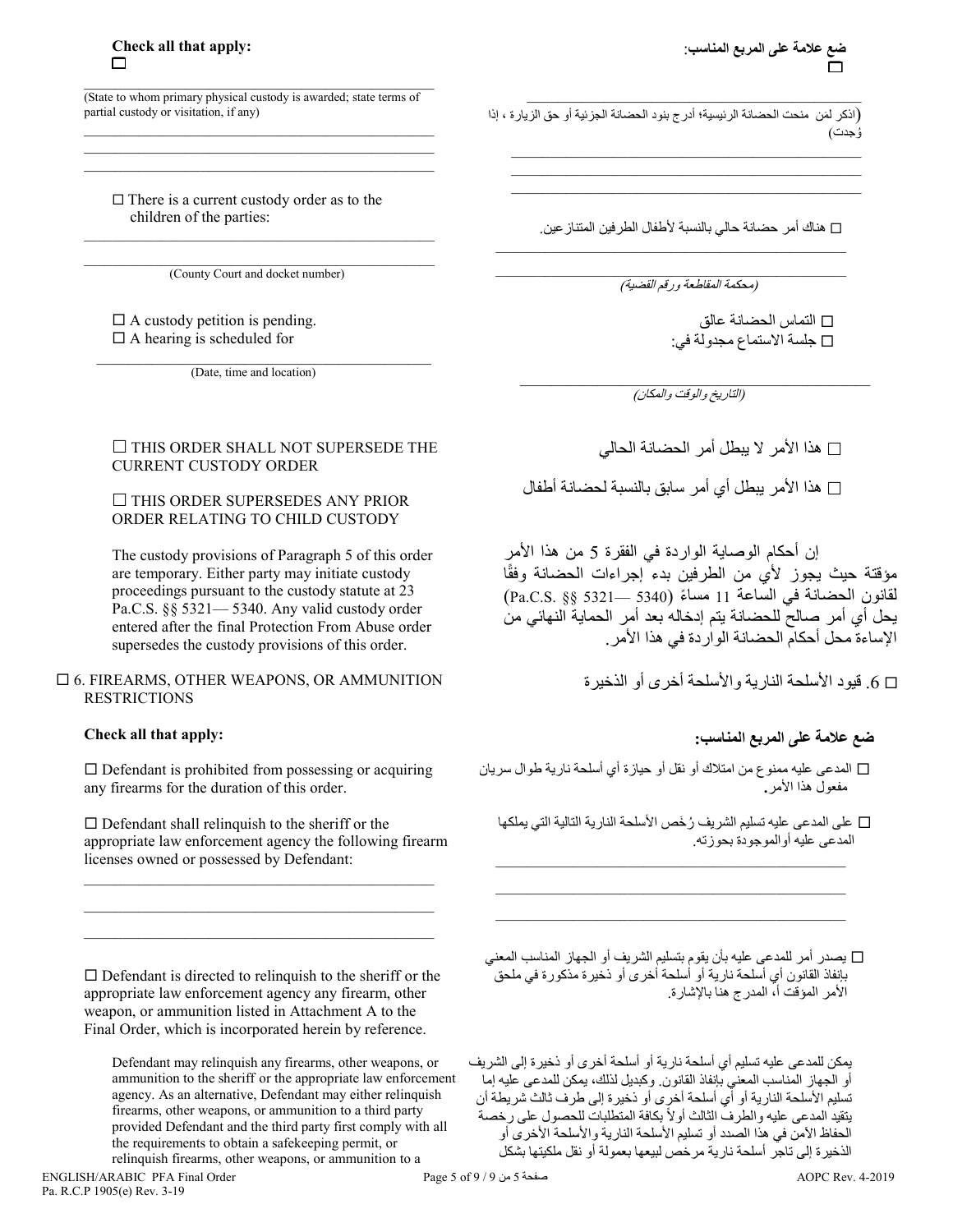licensed firearms dealer for consignment sale, lawful transfer, or safekeeping pursuant to 23 Pa. C.S. §6108.2(e). Defendant must relinquish any firearm, other weapon, ammunition, or firearm license ordered to be relinquished no later than 24 hours after service of this order. Failure to timely relinquish any firearm, other weapon, ammunition, or any firearm license ordered to be relinquished shall result in a violation of this order and may result in criminal conviction under the Uniform Firearms Act, 18 Pa. C.S. §6105.

- $\square$  7. Any firearm delivered to the sheriff or the appropriate law enforcement agency or transferred to a licensed firearm dealer or a qualified third party, who satisfies the procedural and substantive requirements to obtain a safekeeping permit issued under 23 Pa C.S. §6108.3 pursuant to this order or the temporary order, shall not be returned to Defendant until further order of court or as otherwise provided by law.
- $\square$  8. The Pennsylvania State Police, the municipal police, or the sheriff shall accompany Plaintiff to his or her residence to retrieve personal belongings.

 $\square$  9. The following additional relief is granted as authorized by §6108 of the Act: \_\_\_\_\_\_\_\_\_\_\_\_\_\_\_\_\_\_\_\_\_\_\_\_\_\_\_\_\_\_\_\_\_\_\_\_\_\_\_\_\_\_\_\_\_\_\_\_\_\_

\_\_\_\_\_\_\_\_\_\_\_\_\_\_\_\_\_\_\_\_\_\_\_\_\_\_\_\_\_\_\_\_\_\_\_\_\_\_\_\_\_\_\_\_\_\_\_\_\_\_ \_\_\_\_\_\_\_\_\_\_\_\_\_\_\_\_\_\_\_\_\_\_\_\_\_\_\_\_\_\_\_\_\_\_\_\_\_\_\_\_\_\_\_\_\_\_\_\_\_\_

> $\square$  Defendant is prohibited from stalking, as defined in 18 Pa. C.S. §2709.1, or harassing, as defined in 18 Pa. C.S. §2709, the following family and household members of Plaintiff:

> $\mathcal{L}_\mathcal{L}$  , which is a set of the set of the set of the set of the set of the set of the set of the set of the set of the set of the set of the set of the set of the set of the set of the set of the set of the set of  $\mathcal{L}_\mathcal{L}$  , which is a set of the set of the set of the set of the set of the set of the set of the set of the set of the set of the set of the set of the set of the set of the set of the set of the set of the set of

قانوني أو حفظها بأمان وفقأ للمادة (e(6108.2 §.S.C .Pa .23 یجب على المدعى علیھ تسلیم أي سلاح ناري أو أي سلاح آخر أو ذخیرة أو أي رخصة لحیازة سلاح ناري بموجب ھذا الأمر خلال مدة لا تتجاوز 24 ساعة بعد إبلاغھ بھذا الأمر. إن عدم القیام بتسلیم أي سلاح ناري أو أي سلاح آخر أو ذخیرة أو أي رخصة لحیازة سلاح ناري في الوقت المحدد یؤدي إلى مخالفة ھذا الأمر وقد ینجم عنھ إدانة جنائیة بمقتضى قانون الأسلحة الناریة الموحد، 6105§ .S.C.Pa **.**18

- .7 إن أي سلاح ناري یتم تسلیمھ إلى الشریف أو الجھاز المناسب المعني بإنفاذ القانون أو یتم نقلھ إلى تاجر أسلحة ناریة مرخص أو طرف ثالث مؤھل یستوفي المتطلبات الإجرائية والأساسية للحصول على رخصة حفاظ آمن صادرة وفقاً لـ .23 Pa C.S 6108.3§ بموجب ھذا الأمر أو بموجب الأمر المؤقت لا یعاد إلى المدعى علیھ إلى أن یصدر أمر آخر من المحكمة أو بطریقة أخرى كما ینص علیھ القانون.
- .8 یجب على شرطة ولایة بنسلفانیا أو الشرطة البلدیة أو الشریف مرافقة المدعي إلى محل إقامتھ لاستعادة متعلقاتھم الشخصیة أو لمرافقة المدعي أثناء تقدیم الالتماس أو الأمر ضد المدعى علیھ.

 $\mathcal{L}_\text{max}$  , and the set of the set of the set of the set of the set of the set of the set of the set of the set of the set of the set of the set of the set of the set of the set of the set of the set of the set of the  $\mathcal{L}_\text{max}$  and  $\mathcal{L}_\text{max}$  and  $\mathcal{L}_\text{max}$  and  $\mathcal{L}_\text{max}$  and  $\mathcal{L}_\text{max}$  $\mathcal{L}_\text{max}$  and  $\mathcal{L}_\text{max}$  and  $\mathcal{L}_\text{max}$  and  $\mathcal{L}_\text{max}$  and  $\mathcal{L}_\text{max}$ 

.9 یمنح الإنصاف الإضافي التالي كما تجیزه المادة 6108§ من القانون:

□ يُمنع المدعى عليه من التعقّب، كما هو معرّف في المادة 18 2709§.S.C.Pa**، أو** المضایقة ّ ، كما ھو معرف في المادة 18 2709§.S.C.Pa**،** أفراد عائلة ومنزل المدعي التالیین:

| and nousehold members of Plainuit. |                   |                                                |
|------------------------------------|-------------------|------------------------------------------------|
| Name / $\mu$ / $\mu$               | Address / العنوان | Relationship to Plaintiff /<br>العلاقة بالمدعى |
|                                    |                   |                                                |
|                                    |                   |                                                |
|                                    |                   |                                                |

 $\Box$  Other relief:

 $\Box$  10. Defendant is directed to pay temporary support for:

\_\_\_\_\_\_\_\_\_\_\_\_\_\_\_\_\_\_\_\_\_\_\_\_\_\_\_\_\_\_\_\_\_\_\_\_\_\_\_\_\_\_\_\_\_ (Names of the persons for whom support is to be paid) as follows: \_\_\_\_\_\_\_\_\_\_\_\_\_\_\_\_\_\_\_\_\_\_\_\_\_\_\_\_\_\_\_\_\_\_\_\_\_\_\_\_\_\_\_\_\_

 $\mathcal{L}_\text{max}$  and  $\mathcal{L}_\text{max}$  and  $\mathcal{L}_\text{max}$  and  $\mathcal{L}_\text{max}$  and  $\mathcal{L}_\text{max}$ 

\_\_\_\_\_\_\_\_\_\_\_\_\_\_\_\_\_\_\_\_\_\_\_\_\_\_\_\_\_\_\_\_\_\_\_\_\_\_\_\_\_\_\_\_\_

\_\_\_\_\_\_\_\_\_\_\_\_\_\_\_\_\_\_\_\_\_\_\_\_\_\_\_\_\_\_\_\_\_\_\_\_\_\_\_\_\_\_\_\_\_ (Amount, frequency and other terms and conditions of the Support Order)

This order for support shall remain in effect until a final support order is entered by this court. However, this order shall lapse automatically if Plaintiff does not file a complaint for support with the Domestic Relations Section of the court within two weeks of the date of this order. The amount of this temporary order does not necessarily reflect Defendant's correct support obligation, which shall be determined in accordance with the guidelines at the support hearing. Any adjustments in the final amount of support shall be credited, retroactive to this date, to the appropriate party.

إنصاف آخر:

.10 یؤمر المدعى علیھ بالتزوید بإعانة مالیة مؤقتة لـ:

 $\overline{a_1}$  ,  $\overline{a_2}$  ,  $\overline{a_3}$  ,  $\overline{a_4}$  ,  $\overline{a_5}$  ,  $\overline{a_6}$  ,  $\overline{a_7}$  ,  $\overline{a_8}$  ,  $\overline{a_9}$  ,  $\overline{a_9}$  ,  $\overline{a_9}$  ,  $\overline{a_9}$  ,  $\overline{a_9}$  ,  $\overline{a_9}$  ,  $\overline{a_9}$  ,  $\overline{a_9}$  ,  $\overline{a_9}$  , (أسماء الأشخاص الذین تدفعلھم نفقة)

 $\overline{a_1}$  , and the set of the set of the set of the set of the set of the set of the set of the set of the set of the set of the set of the set of the set of the set of the set of the set of the set of the set of the se \_\_\_\_\_\_\_\_\_\_\_\_\_\_\_\_\_\_\_\_\_\_\_\_\_\_\_\_\_\_\_\_\_\_\_\_\_\_\_\_\_\_\_\_\_

\_\_\_\_\_\_\_\_\_\_\_\_\_\_\_\_\_\_\_\_\_\_\_\_\_\_\_\_\_\_\_\_\_\_\_\_\_\_\_\_\_\_\_\_\_

\_\_\_\_\_\_\_\_\_\_\_\_\_\_\_\_\_\_\_\_\_\_\_\_\_\_\_\_\_\_\_\_\_\_\_\_\_\_\_\_\_\_\_\_ \_\_\_\_\_\_\_\_\_\_\_\_\_\_\_\_\_\_\_\_\_\_\_\_\_\_\_\_\_\_\_\_\_\_\_\_\_\_\_\_\_\_\_\_

على النحو التالي:

\_\_\_\_\_\_\_\_\_\_\_\_\_\_\_\_\_\_\_\_\_\_\_\_\_\_\_\_\_\_\_\_\_\_\_\_\_\_\_\_\_\_\_\_\_ (المبلغ، التكرار وبنود وشروط أخرى لأمر النفقة)

سیبقى أمر النفقة ھذا ساري المفعول حتى یصدر الأمر النھائي بواسطة ھذه المحكمة. إلا أن ھذا الأمر ینتھي تلقائیا في حال لم یرفع المدعي شكوى من أجل النفقة لدى قسم العلاقات الأسریة ( Relations Domestic Section (للمحكمة خلال أسبوعین من تاریخ إصدار ھذا الأمر. لا یعكس المبلغ الذي یقره ھذا الأمر المؤقت بالضرورة التزامات الدعم الصحیحة للمدعى علیه، والتي سیتم تحدیدها وفقاً لإرشادات جلسة الاستماع التي تتناول النفقة. إن أیة تعدیلات على المبلغ النھائي للنفقة ستسجل بأثر رجعي حتى ھذا التاریخ، لحساب الطرف المناسب.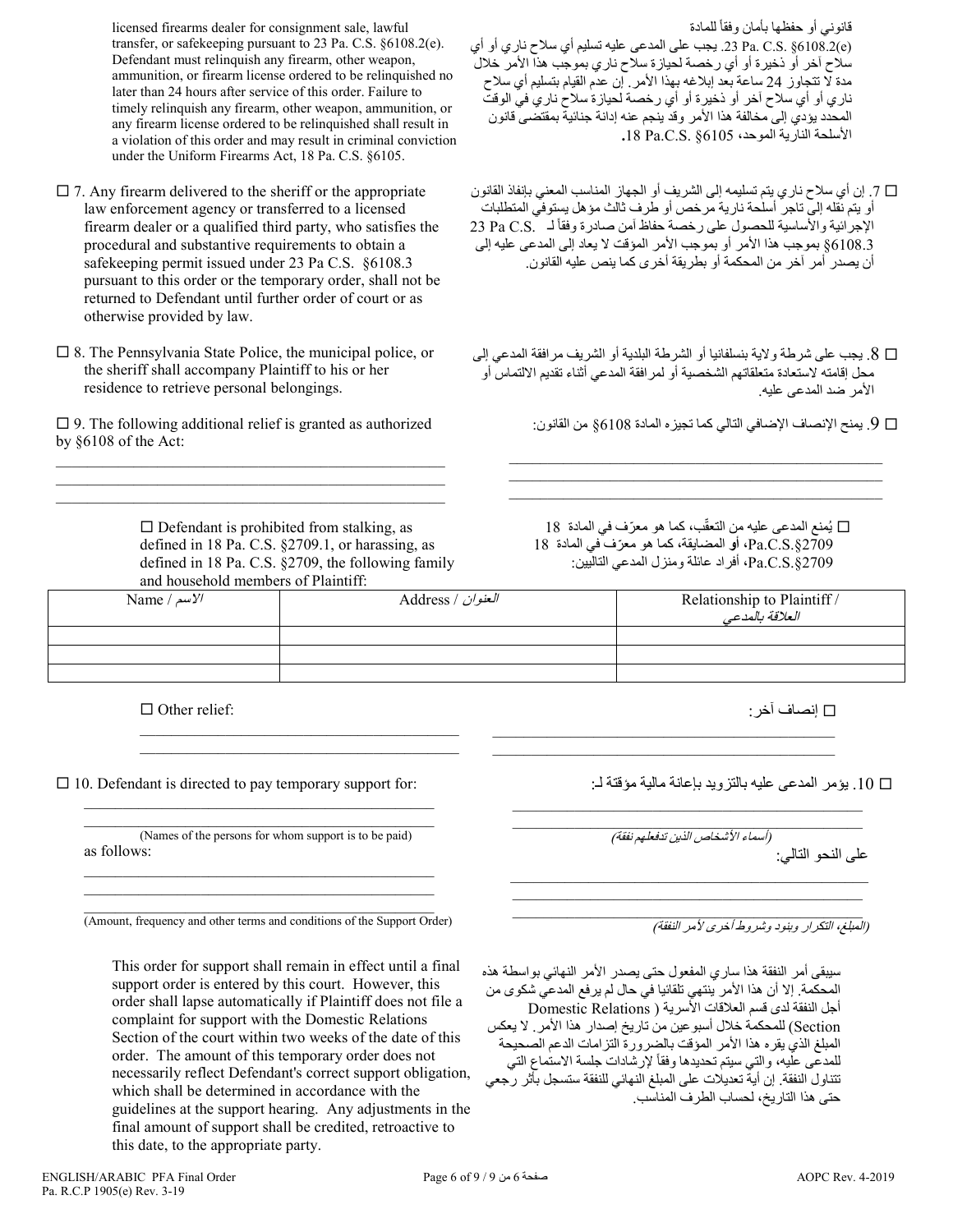$\Box$  11.  $\Box$  (a) The costs of this action are imposed on Defendant.

> $\Box$  (b) Because this order followed a contested proceeding, or a hearing at which the Defendant was not present, despite being served with a copy of the petition, temporary order and notice of the date, time and place of the hearing, Defendant is ordered to pay an additional \$100 surcharge to the court, which shall be distributed in the manner set forth in 23 Pa. C.S. §6106(d).

 $\Box$  (c) Upon a showing of good cause or finding that Defendant is unable to pay, the costs of this action are waived.

 12. Defendant shall pay \$ \_\_\_\_\_\_\_\_\_\_\_\_ to Plaintiff by  $\frac{1}{(Date)}$  as compensation for Plaintiff's

out-of-pocket losses, which are as follows:

 $\square$  An installment Schedule is ordered as follows:

 $\mathcal{L}_\mathcal{L} = \{ \mathcal{L}_\mathcal{L} = \{ \mathcal{L}_\mathcal{L} = \{ \mathcal{L}_\mathcal{L} = \{ \mathcal{L}_\mathcal{L} = \{ \mathcal{L}_\mathcal{L} = \{ \mathcal{L}_\mathcal{L} = \{ \mathcal{L}_\mathcal{L} = \{ \mathcal{L}_\mathcal{L} = \{ \mathcal{L}_\mathcal{L} = \{ \mathcal{L}_\mathcal{L} = \{ \mathcal{L}_\mathcal{L} = \{ \mathcal{L}_\mathcal{L} = \{ \mathcal{L}_\mathcal{L} = \{ \mathcal{L}_\mathcal{$  $\mathcal{L}_\mathcal{L} = \{ \mathcal{L}_\mathcal{L} = \{ \mathcal{L}_\mathcal{L} = \{ \mathcal{L}_\mathcal{L} = \{ \mathcal{L}_\mathcal{L} = \{ \mathcal{L}_\mathcal{L} = \{ \mathcal{L}_\mathcal{L} = \{ \mathcal{L}_\mathcal{L} = \{ \mathcal{L}_\mathcal{L} = \{ \mathcal{L}_\mathcal{L} = \{ \mathcal{L}_\mathcal{L} = \{ \mathcal{L}_\mathcal{L} = \{ \mathcal{L}_\mathcal{L} = \{ \mathcal{L}_\mathcal{L} = \{ \mathcal{L}_\mathcal{$  $\mathcal{L}_\mathcal{L} = \{ \mathcal{L}_\mathcal{L} = \{ \mathcal{L}_\mathcal{L} = \{ \mathcal{L}_\mathcal{L} = \{ \mathcal{L}_\mathcal{L} = \{ \mathcal{L}_\mathcal{L} = \{ \mathcal{L}_\mathcal{L} = \{ \mathcal{L}_\mathcal{L} = \{ \mathcal{L}_\mathcal{L} = \{ \mathcal{L}_\mathcal{L} = \{ \mathcal{L}_\mathcal{L} = \{ \mathcal{L}_\mathcal{L} = \{ \mathcal{L}_\mathcal{L} = \{ \mathcal{L}_\mathcal{L} = \{ \mathcal{L}_\mathcal{$ 

 $\mathcal{L}_\mathcal{L} = \{ \mathcal{L}_\mathcal{L} = \{ \mathcal{L}_\mathcal{L} = \{ \mathcal{L}_\mathcal{L} = \{ \mathcal{L}_\mathcal{L} = \{ \mathcal{L}_\mathcal{L} = \{ \mathcal{L}_\mathcal{L} = \{ \mathcal{L}_\mathcal{L} = \{ \mathcal{L}_\mathcal{L} = \{ \mathcal{L}_\mathcal{L} = \{ \mathcal{L}_\mathcal{L} = \{ \mathcal{L}_\mathcal{L} = \{ \mathcal{L}_\mathcal{L} = \{ \mathcal{L}_\mathcal{L} = \{ \mathcal{L}_\mathcal{$  $\mathcal{L}_\text{max}$  and  $\mathcal{L}_\text{max}$  and  $\mathcal{L}_\text{max}$  and  $\mathcal{L}_\text{max}$  and  $\mathcal{L}_\text{max}$ 

### OR

 $\square$  Plaintiff is granted leave to present a petition, with appropriate notice to Defendant, to

 $\mathcal{L}_\mathcal{L}$  , and the set of the set of the set of the set of the set of the set of the set of the set of the set of the set of the set of the set of the set of the set of the set of the set of the set of the set of th

\_\_\_\_\_\_\_\_\_\_\_\_\_\_\_\_\_\_\_\_\_\_\_\_\_\_\_\_\_\_\_\_\_\_\_\_\_\_\_\_\_\_\_\_\_ (Insert name of Judge or court to which the petition should be presented)

requesting recovery of out-of-pocket losses. The petition shall include an exhibit itemizing all claimed out-of-pocket losses, copies of all bills and estimates of repair, and an order scheduling a hearing. No fee shall be required by the prothonotary's office for the filing of this petition.

 $\Box$  13. THIS ORDER SUPERSEDES ANY PRIOR PROTECTION FROM ABUSE ORDER OBTAINED BY THE SAME PLAINTIFF AGAINST THE SAME DEFENDANT.

 $\Box$  14. All provisions of this order shall expire

(Check one):

 $\Box$  in  $\frac{\Box}{\Box}$  (Days, months, or years) on  $\frac{\Box}{\Box}$ 

OR

 $\Box$  in three years on

 $(Date)$ 

ب) بما أن هذا الأمر تبع دعوى مطعون بها، أو جلسة استماع $\Box$ لم يكن الْمدعى عليه حاضراً فيها، بالر غم من تسليمه نسخة عن التماس الحمایة من إساءة وإشعار بتاریخ ووقت ومكان جلسة الاستماع، تأمر المحكمة المدعى علیھ بدفع مبلغ إضافي قدره 100 دولار بشكل إضافي كرسم إضافي للمحكمة، الذي سیتم توزیعھ على النحو المبين في Pa. C.S.  $\S 6106(\mathrm{d})$ . يُدفع هذا الرسم.

) ج) بعد إظھار سبب وجیھ أو حین یثبت أن المدعى علیھ غیر قادر على الدفع، یتم التنازل عن تكالیف ھذه الدعوى.

 $\Box$  12 يدفع المدعى عليه مبلغاً مالي قدره\_\_\_\_\_\_\_\_\_\_\_\_\_\_\_ دولار لحساب المدعي بحلول\_\_\_\_\_\_\_\_\_\_\_\_\_\_\_\_ كتعویض لخسائر تكبدھا المدعي من جیبھ، (تاریخ) والتي ھي على النحو التالي:

 $\mathcal{L}_\mathcal{L}$  , and the set of the set of the set of the set of the set of the set of the set of the set of the set of the set of the set of the set of the set of the set of the set of the set of the set of the set of th  $\mathcal{L}_\mathcal{L}$  , and the set of the set of the set of the set of the set of the set of the set of the set of the set of the set of the set of the set of the set of the set of the set of the set of the set of the set of th

 $\mathcal{L}_\mathcal{L}$  , and the set of the set of the set of the set of the set of the set of the set of the set of the set of the set of the set of the set of the set of the set of the set of the set of the set of the set of th  $\mathcal{L}_\mathcal{L}$  , and the set of the set of the set of the set of the set of the set of the set of the set of the set of the set of the set of the set of the set of the set of the set of the set of the set of the set of th

\_\_\_\_\_\_\_\_\_\_\_\_\_\_\_\_\_\_\_\_\_\_\_\_\_\_\_\_\_\_\_\_\_\_\_\_\_\_\_\_\_\_\_\_\_ تفرض المحكمة جدول دفعات على النحو التالي:

أو

نعطي المحكمة المدعي إذناً لتقديم التماس، بإشعار مناسب  $\Box$ إلى المدعى عليه، لـــ

\_\_\_\_\_\_\_\_\_\_\_\_\_\_\_\_\_\_\_\_\_\_\_\_\_\_\_\_\_\_\_\_\_\_\_\_\_\_\_\_\_\_\_\_\_  $\mathcal{L}_\mathcal{L}$  , and the set of the set of the set of the set of the set of the set of the set of the set of the set of the set of the set of the set of the set of the set of the set of the set of the set of the set of th

.<br>(اذكر اسم القاضي أو المحكمة التي ينبغي تقديم هذا الالتماس إلى<u>ه</u>ا)

ً بطلب تعویض عن خسائر متكبدة. وینبغي أن یتضمن الالتماس مستند ا قانونياً يحتوي على جدول يدرج كل الخسائر المتكبدة ونسخ عن جميع الفواتیر وتقدیرات التصلیحات وأمر بجدولة جلسة استماع . لن تفرض أي رسوم بواسطة مكتب كاتب المحكمة على تقدیم ھذا الالتماس.

**ُبطل ھذا الأمر أي أمر حمایة من إساءة سابق حصل علیھ المدعي**  .13 **ی ذاتھ ضد المدعى علیھ ذاتھ.**

 .14 ینتھي مفعول كل أحكام ھذا الأمر (ضع علامة على مربع واحد) في\_\_\_\_\_\_\_\_\_\_، بتاریخ\_\_\_\_\_\_\_\_\_\_ (أیام أو أشھر) (تاریخ) أو خلال ثلاث سنوات .\_\_\_\_\_\_\_\_\_\_\_\_\_\_\_\_\_\_\_\_\_\_\_\_\_\_\_\_\_\_\_\_\_\_\_\_\_\_\_\_\_\_

(التاریخ)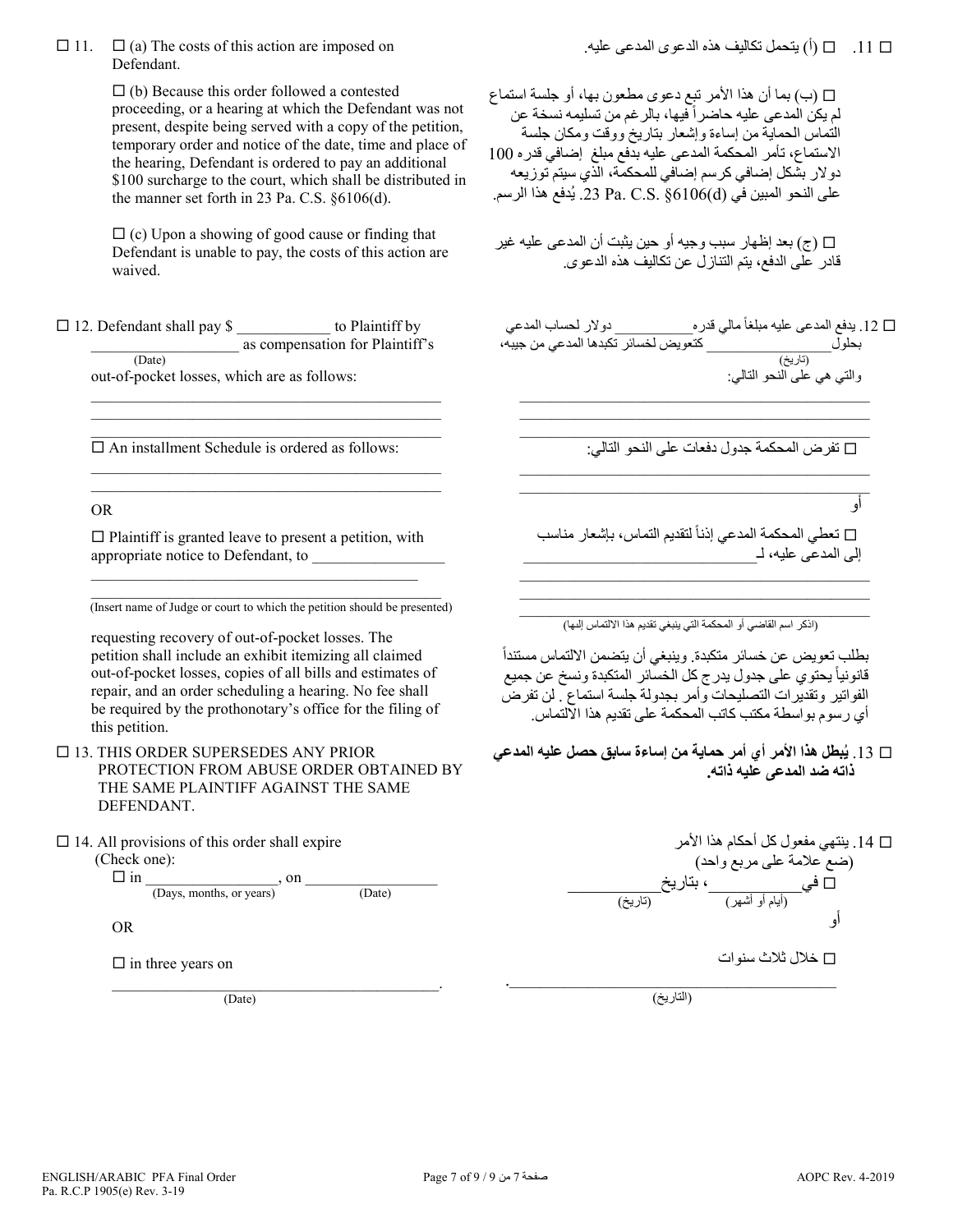## **NOTICE TO DEFENDANT**

DEFENDANT IS HEREBY NOTIFIED THAT FAILURE TO OBEY THIS ORDER MAY RESULT IN ARREST AS SET FORTH IN 23 PA.C.S. § 6113 AND THAT VIOLATION OF THE ORDER MAY RESULT IN A CHARGE OF INDIRECT CRIMINAL CONTEMPT AS SET FORTH IN 23 PA.C.S. § 6114. VIOLATION MAY ALSO SUBJECT YOU TO PROSECUTION AND CRIMINAL PENALTIES UNDER THE PENNSYLVANIA CRIMES CODE. A VIOLATION OF THIS ORDER MAY RESULT IN THE REVOCATION OF THE SAFEKEEPING PERMIT, WHICH WILL REQUIRE THE IMMEDIATE RELINQUISHMENT OF YOUR FIREARMS, OTHER WEAPONS, AND AMMUNITION TO THE SHERIFF OR THE APPROPRIATE LAW ENFORCEMENT AGENCY. PLAINTIFF'S CONSENT TO CONTACT BY DEFENDANT SHALL NOT INVALIDATE THIS ORDER, WHICH CAN ONLY BE MODIFIED BY FURTHER ORDER OF COURT. 23 Pa. C.S. §6108(g).

THIS ORDER IS ENFORCEABLE IN ALL FIFTY (50) STATES, THE DISTRICT OF COLUMBIA, TRIBAL LANDS, US TERRITORIES, AND THE COMMONWEALTH OF PUERTO RICO UNDER THE VIOLENCE AGAINST WOMEN ACT, 18 U.S.C. §2265. IF YOU TRAVEL OUTSIDE OF THE STATE AND INTENTIONALLY VIOLATE THIS ORDER, YOU MAY BE SUBJECT TO FEDERAL CRIMINAL PROCEEDINGS UNDER THAT ACT. 18 U.S.C. §§2261-2262. IF YOU POSSESS A FIREARM OR ANY AMMUNITION WHILE THIS ORDER IS IN EFFECT, YOU MAY BE CHARGED WITH A FEDERAL CRIMINAL OFFENSE EVEN IF THIS PENNSYLVANIA ORDER DOES NOT EXPRESSLY PROHIBIT YOU FROM POSSESSING FIREARMS OR AMMUNITION UNDER 18 U.S.C. §922(g)(8) OR STATE CRIMINAL OFFENSES AND STATE CRIMINAL PENALTIES UNDER 18 PA.C.S. § 6105.

# إشعار إلى المدعى علیھ

یتم بموجبھ إبلاغ المدعى علیھ بأن عدم الإمتثال لأمر المحكمة ھذا قد یؤدي إلى القبض علیھ على النحو المنصوص علیھ في *6113 § .S.C.Pa 23* حیث قد ینتج عن محالفة ً ً إلى المقاضاة والعقوبات الجنائیة وفقا ھذا الأمر العصیان الجنائي غیر المباشر على النحو المنصوص علیھ في *6114§ .S.C.Pa 23 .* مخالفة ھذا الأمر قد تعرضك أیضا لقانون الجنايات لبنسلفانيا. كما قد تؤدي مخالفة هذا الأمر إلى إلغاء رخصة الحفاظ الآمن التابعة لك، التي التسليم الفوري للأسلحة النارية والأسلحة الأخرى أو الذخیرة الخاصة بك إلى الشریف أو الجهاز المناسب المعني بإنفاذ القانون. إن موافقة المدعي على الله عليه لا يلغي هذا الأمر ، الذي لا يمكن تعديله إلا بإیداع أوراق محكمة مناسبة لھذا الغرض وعبر أمر آخر من المحكمة.g*6108 §.S.C Pa* .*23*

هذا الأمر نافذ المفعول في جميع الولايات الخمسين (50)، ومقاطعة كولومبيا والأراضي القبلية والأقاليم التابعة للولايات المتحدة وكومنولث بورتوريكو وفقاً لقانون مكافحة العنف ضد النساء،

*2265§ .C.S.U* .*18* إذا سافرت إلى خارج الولایة وخالفت ھذا الأمر عن عمد فقد تتعرض إلى إجراءات جنائیة فدرالیة بمقتضى ذلك القانون. *2261-§§ .C.S.U 18* .*2262* إذا كان بحوزتك سلاح ناري أو أیة ذخیرة خلال سریان مفعول ھذا الأمر، فقد تتھم بجرم فدرالي حتى وإن كان الأمر الصادر في بنسلفانیا لا یمنعك صراحة من حیازة أسلحة ناریة أو ذخیرة. *(8)(g(922 §.C.S.U 18* أو الأفعال الإجرامیة والعقوبات الجنائیة الخاصة بالولایة بموجب *6105 § .S.C.PA* .*18*

# **NOTICE TO SHERIFF, POLICE, AND LAW ENFORCEMENT OFFICIALS**

The police and sheriff who have jurisdiction over Plaintiff's residence OR any location where a violation of this order occurs OR where Defendant may be located, shall enforce this order. The court shall have jurisdiction over any indirect criminal contempt proceeding, either in the county where the violation occurred or where this protective order was entered. An arrest for violation of Paragraphs 1 through 7 of this order may be without warrant, based solely on probable cause, whether or not the violation is committed in the presence of the police or any sheriff. 23 Pa. C.S. §6113.

Subsequent to an arrest, and without the necessity of a warrant, the police officer or sheriff shall seize all firearms, other weapons, and ammunition in Defendant's possession that were used or threatened to be used during the violation of the protection order or during prior incidents of abuse and any other firearms in Defendant's possession.

The  $\Box$ 

(Insert the appropriate name or title)

shall maintain possession of firearms, other weapons, or ammunition until further order of the court.

When Defendant is placed under arrest for violation of the order, Defendant shall be taken to the appropriate authority or authorities before whom Defendant is to be arraigned. A "Complaint for Indirect Criminal Contempt" shall then be completed and signed by the police officer, sheriff, OR Plaintiff. Plaintiff's presence and signature are not required to file this complaint.

If sufficient grounds for violation of this order are alleged, Defendant shall be arraigned, bond set, if appropriate, and both parties given notice of the date of the hearing.